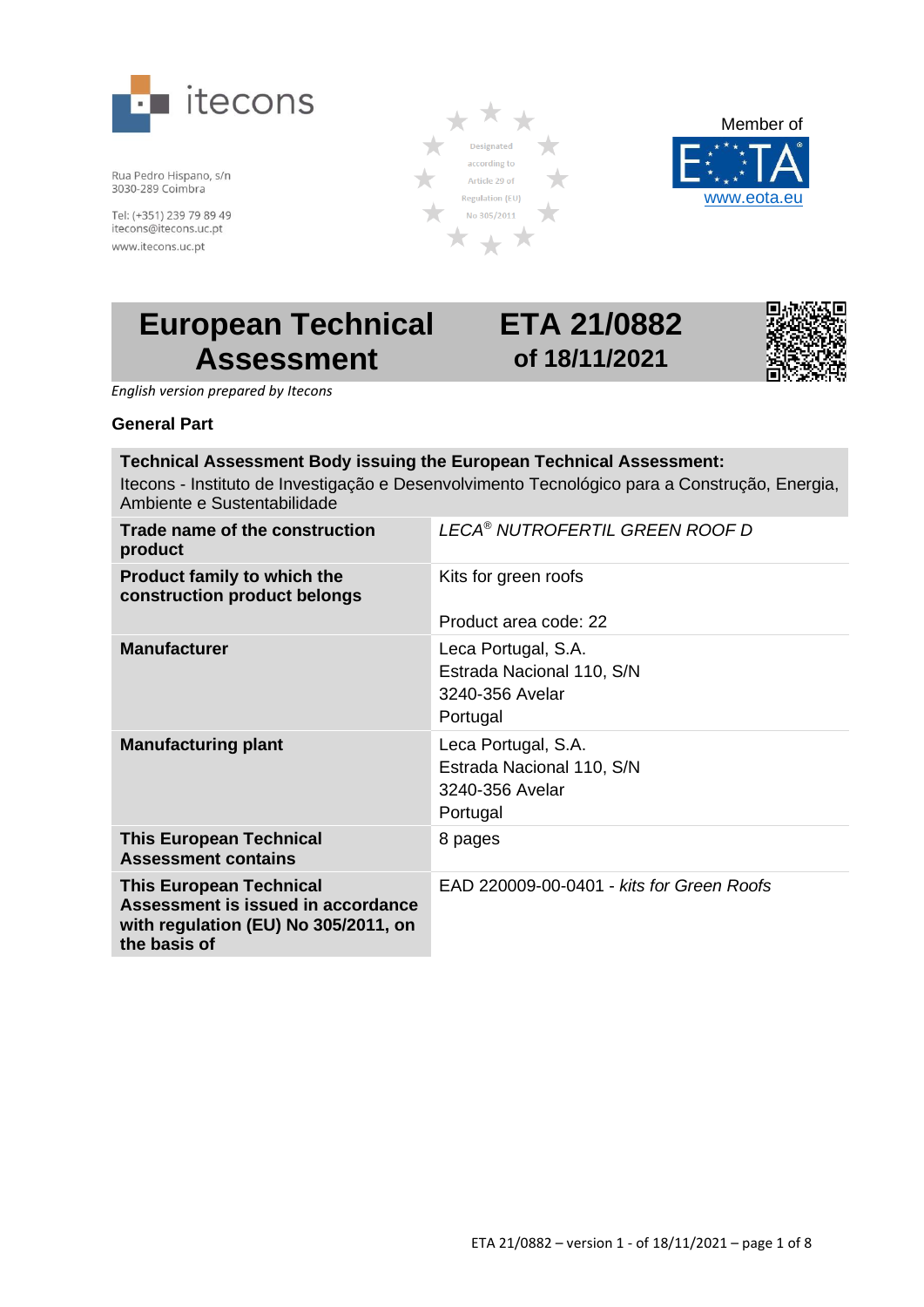**Translations of this European Technical Assessment in other languages shall fully correspond to the original issued document and should be identified as such.**

**Communication of this European Technical Assessment, including transmission by electronic means, shall be in full (excepted the confidential Annex(es) referred to above). However, partial reproduction may be made, with the written consent of the issuing Technical Assessment Body. Any partial reproduction has to be identified as such.**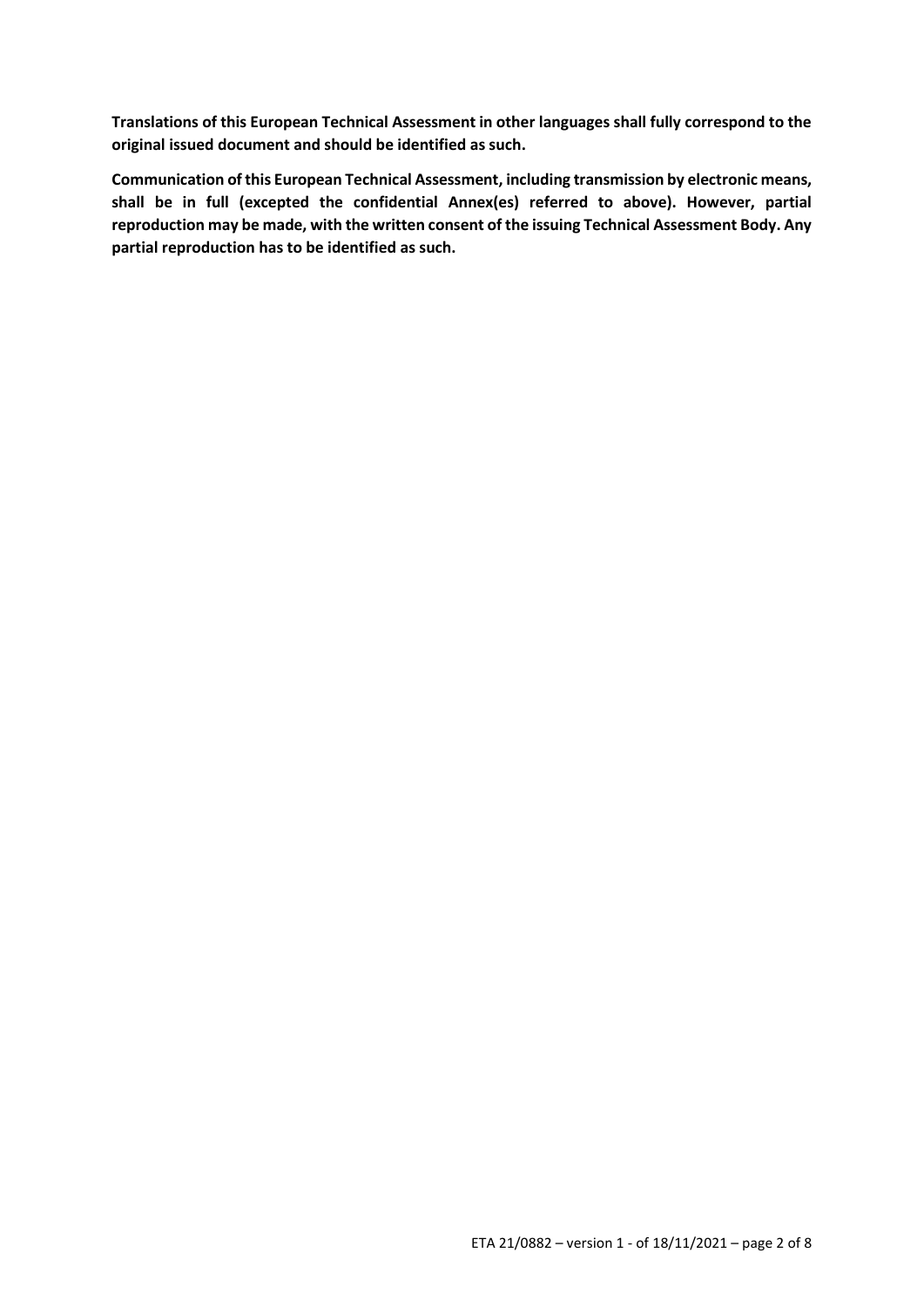## **Specific parts**

## **1. Technical description of the product**

The product assessed, *LECA® NUTROFERTIL GREEN ROOF D*, is a kit for green roofs consisting of the following layers (from bottom up):

- − Protection layer: provides protection against mechanical damage of the waterproofing layer and can also retain moisture;
- − Drainage layer: absorbs surplus water and drains it off to the gutters;
- − Filter layer: stops the passage of fines from the vegetation layer;
- − Vegetation support layer: provides the root area for the plants and provides water and nutrients.

The kits for green roofs are placed on flat roofs or sloped roofs, with a roof pitch of a maximum of 15°. The waterproofing layer and the plants are not part of the kit.

The components of the *LECA® NUTROFERTIL GREEN ROOF D kit* are specified in Table 1.

#### **Component Material Material Properties** Protection layer Ecofelt PES-SB300 Reclaimed polyester fibers Thickness: 1.12 mm Dimensions: 2m x 100 m Mass per unit area:  $300 g/m<sup>2</sup>$ Drainage layer Leca®D Lightweight expanded clay aggregate Aggregate size (d/D): 10/20 mm Bulk density (wet):  $275 \pm 15$  kg/m<sup>3</sup> Layer thickness: ≥ 100 mm Filter layer Ecofelt PES-SB150 Reclaimed polyester fibers Thickness: 0.48 mm Dimensions: 2m x 100 m Mass per unit area:  $150 g/m<sup>2</sup>$ Vegetation support layer Nutreasy Substrate made of organic compound, peat, pine bark 4/15 and expanded Organic compound: 40-50% Density after production:  $400 \text{ kg/m}^3$ Density at saturated field capacity:

### **Table 1**: Definition of the kit components

## **2. Specification of the intended use(s) in accordance with the applicable European Assessment Document (hereinafter EAD)**

clay Leca® Hydro

## **2.1. Intended use**

The *LECA® NUTROFERTIL GREEN ROOF D kit* is intended to be used in green roofs. The kit protects the waterproofing membrane against UV radiation, temperature differences, mechanical damage, reduces rain water run-off and thus costs for sewerage systems.

The provisions made in this European Technical Assessment are based on an assumed working life of 25 years as minimum according to the EAD, provided that the conditions lay down for the installation, packaging, transport and storage as well as appropriate use, maintenance and repair are met. The indications given on the working life cannot be interpreted as a guarantee given by the producer, but are to be regarded only as a mean for choosing the right product in relation to the expected economically reasonable working life of the works.

700 kg/ $m^3$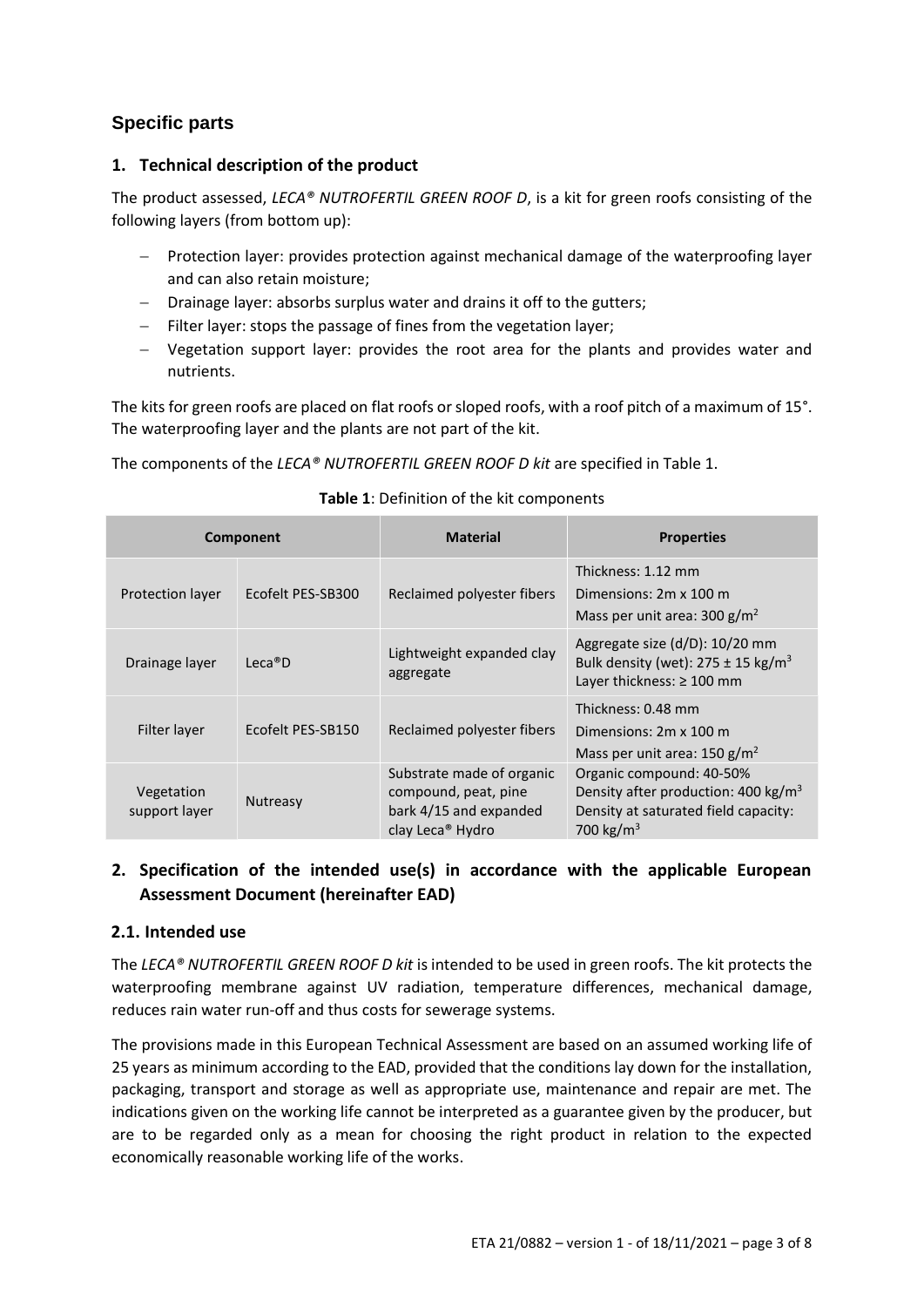## **3. Performance of the product and references to the methods used for its assessment**

The assessment of *LECA® NUTROFERTIL GREEN ROOF D* kit according to the Basic Works Requirements (BWR) was carried out in compliance with EAD 220009-00-0401. The characteristics of the components shall correspond to the respective values laid down in the technical documentation of this ETA, checked by Itecons.

## **3.1. Performance of the assembled system (kit)**

## **3.1.1. Mechanical resistance and stability (BWR 1)**

Not applicable.

### **3.1.2. Safety in case of fire (BWR 2)**

### **3.1.2.1.External fire performance of roofs**

No performance assessed.

### **3.1.3. Hygiene, health and the environment (BWR 3)**

Not applicable.

### **3.1.4. Safety and accessibility in use (BWR 4)**

## **3.1.4.1.Coefficient of discharge/Runoff reference value**

The assessed build up and the test result of the coefficient of discharge, *Cs*, of the *LECA® NUTROFERTIL GREEN ROOF D* kit are presented in Table 2.

|               | <b>Assessed build up</b><br>(bottom-up)                                                              | <b>Test conditions</b>                                                                      | <b>Coefficient of</b><br>discharge <sup>1</sup> - $C_s$ |
|---------------|------------------------------------------------------------------------------------------------------|---------------------------------------------------------------------------------------------|---------------------------------------------------------|
| NUTI<br>GREEI | Ecofelt PES-SB300<br>Leca®D (thickness: 100 mm)<br>Ecofelt PES-SB150<br>Nutreasy (thickness: 150 mm) | 15 minute rainfall of r = 300 l/(s·ha) $\approx$ 27 l/m <sup>2</sup><br>roof gradient of 2% | $0.37 \pm 0.05$                                         |

#### **Table 2**: Coefficient of discharge

 $<sup>1</sup>$  - The test result is valid for roofs up to 5<sup>0</sup> roof pitch.</sup>

#### **3.1.5. Protection against noise (BWR 5)**

Not applicable.

## **3.1.6. Energy economy and heat retention (BWR 6)**

**3.1.6.1.Correction value for thermal transmittance**  Not applicable.

## **3.2. Performance of the protection layer**

## **3.2.1. Mechanical resistance and stability (BWR 1)**

Not applicable.

#### **3.2.2. Safety in case of fire (BWR 2)**

#### **3.2.2.1.Reaction to fire**

No performance assessed.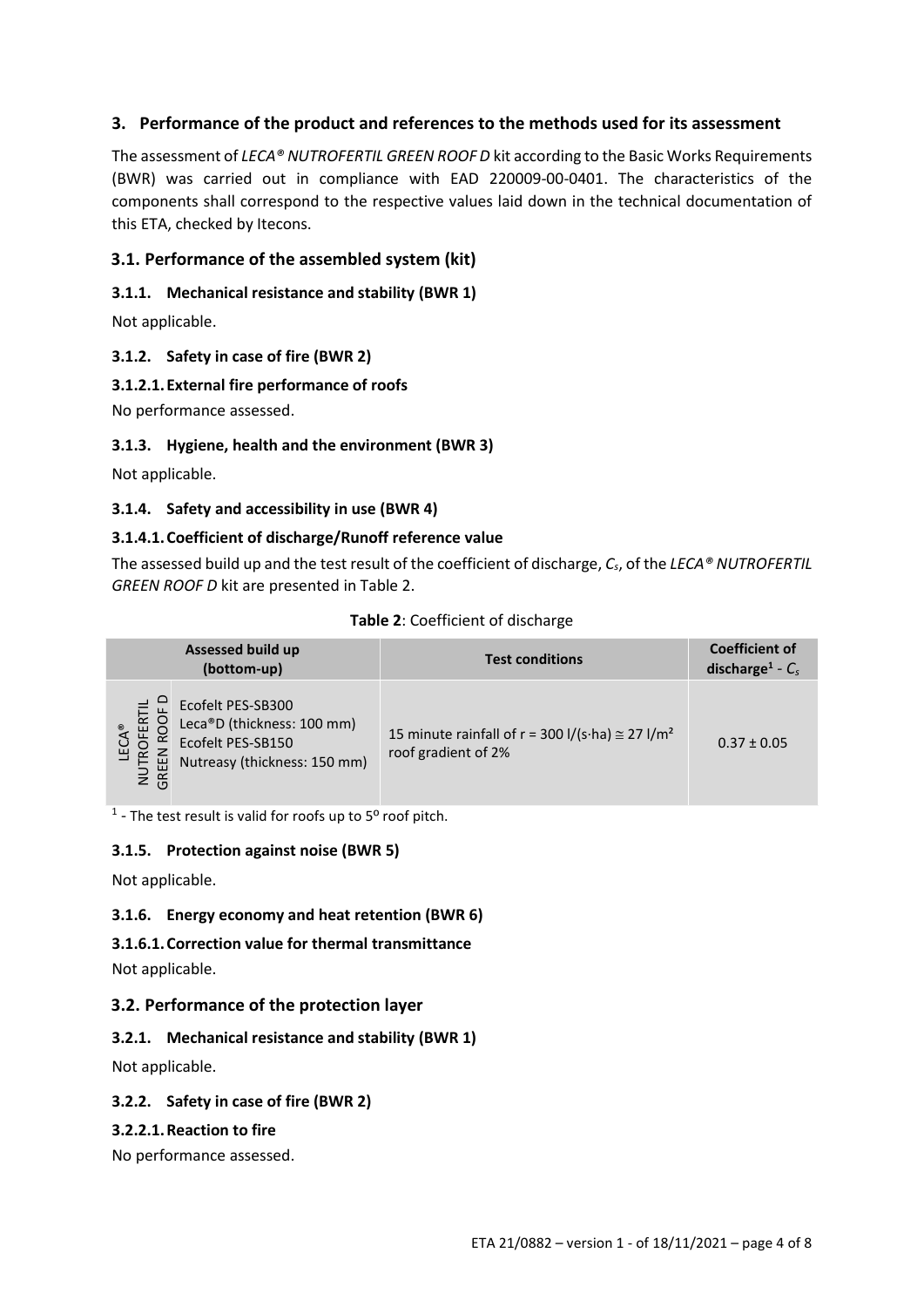## **3.2.3. Hygiene, health and the environment (BWR 3)**

Not applicable.

## **3.2.4. Safety and accessibility (BWR 4)**

## **3.2.4.1.Protection efficiency**

No performance assessed.

#### **3.2.4.2.Static puncture behaviour**

The static puncture behaviour, *Fp*, of the protection layer Ecofelt PES-SB300 is 0.55 kN according to EN ISO 12236.

#### **3.2.4.3.Durability**

No performance assessed.

### **3.2.5. Protection against noise (BWR 5)**

Not applicable.

## **3.2.6. Energy economy and heat retention (BWR 6)**

Not applicable.

## **3.3. Performance of the drainage layer (without thermal insulating properties)**

### **3.3.1. Mechanical resistance and stability (BWR 1)**

Not applicable.

### **3.3.2. Safety in case of fire (BWR 2)**

#### **3.3.2.1.Reaction to fire**

The drainage layer Leca® D is considered to satisfy the requirements for performance Class A1 of the characteristic reaction to fire, in accordance with the provisions of the Commission Decision 96/603/EC (as amended), without the need for further testing on the basis of its listing in the said Decision.

#### **3.3.3. Hygiene, health and environment (BWR 3)**

Not applicable.

#### **3.3.4. Safety and accessibility in use (BWR 4)**

#### **3.3.4.1.Water flow capacity of the drainage layer in the plane**

The water flow capacity of the drainage layer Leca® D (thickness: 100 mm) was determined according to EN ISO 12958. The boundary conditions were rigid (lower)/soft (upper) and the applied load was 20 kPa. The results are presented in Table 3.

**Table 3**: Water flow capacity in the plane of the drainage layer Leca® D

| <b>Hydraulic gradient</b><br>[m/m] | Water flow capacity $[I/(m.s)]$ |
|------------------------------------|---------------------------------|
| 0.01                               | 0.732                           |
| 0.02                               | 0.934                           |
| 0.1                                | 2.274                           |
| 0.4                                | 5.200                           |
| 1.0                                | 8.573                           |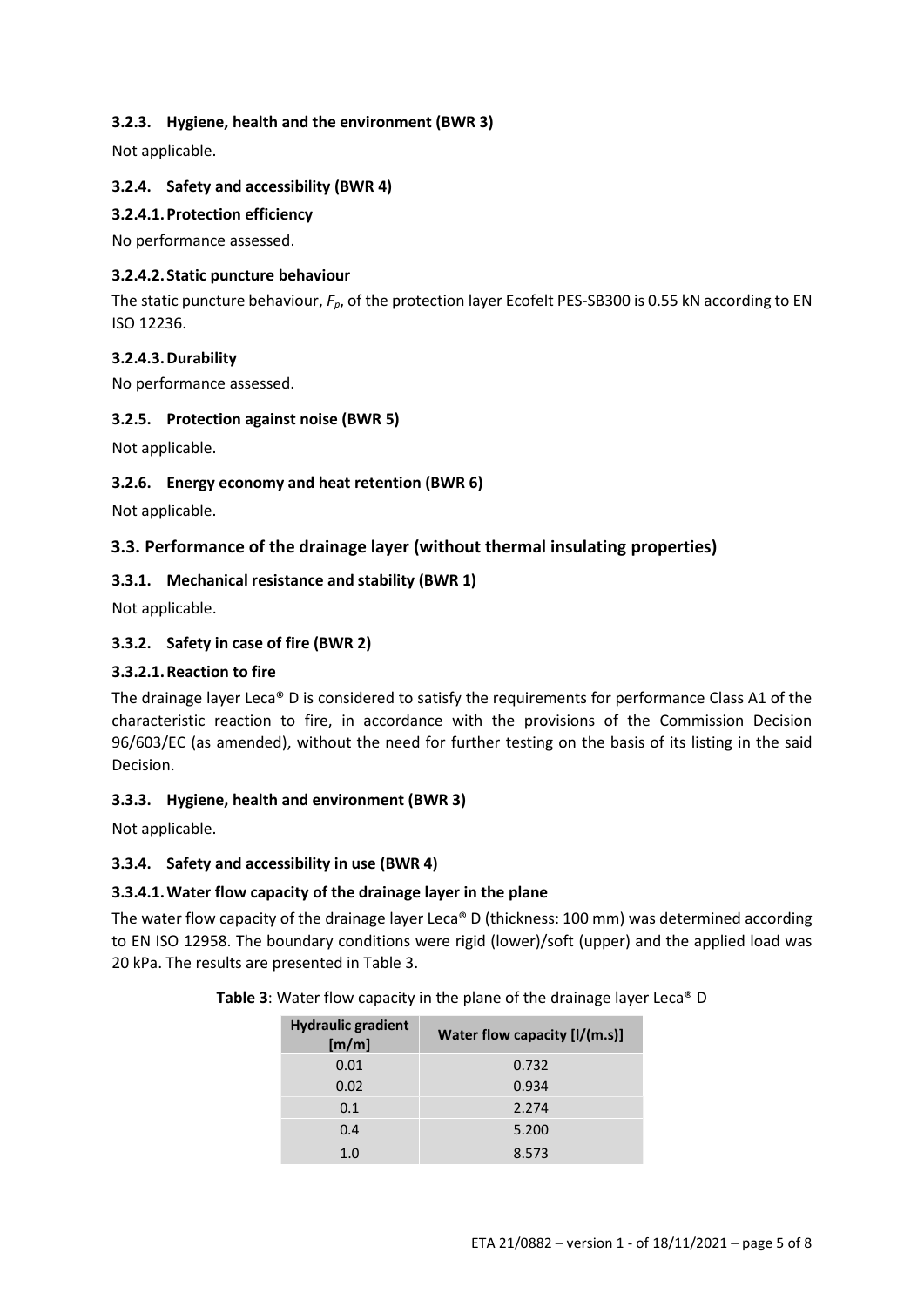### **3.3.4.2.Water permeability**

The water permeability of the drainage layer Leca® D is 240 mm/min.

#### **3.3.4.3.Compression behaviour**

Not relevant.

### **3.3.4.4.Compressive creep**

Not relevant.

### **3.3.4.5.Durability**

Not relevant.

## **3.4. Performance of the filter layer**

### **3.4.1. Mechanical resistance and stability (BWR 1)**

Not applicable.

## **3.4.2. Safety in case of fire (BWR 2)**

### **3.4.2.1. Reaction to fire**

No performance assessed.

### **3.4.3. Hygiene, health and the environment (BWR 3)**

Not applicable.

### **3.4.4. Safety and accessibility (BWR 4)**

Not applicable.

## **3.4.5. Protection against noise (BWR 5)**

Not applicable.

## **3.4.6. Energy economy and heat retention (BWR 6)**

Not applicable.

## **3.5. Performance of the vegetation support layer**

## **3.5.1. Mechanical resistance and stability (BWR 1)**

Not applicable.

## **3.5.2. Safety in case of fire (BWR 2)**

#### **3.5.2.1.Reaction to fire**

No performance assessed.

## **3.5.3. Hygiene, health and the environment (BWR 3)**

Not applicable.

## **3.5.4. Safety and accessibility (BWR 4)**

#### **3.5.4.1.Particle size distribution**

The particle size distribution of the vegetation support layer Nutreasy ( $D = 14$  mm) was determined according to EN 933-1. The results are presented in Table 4.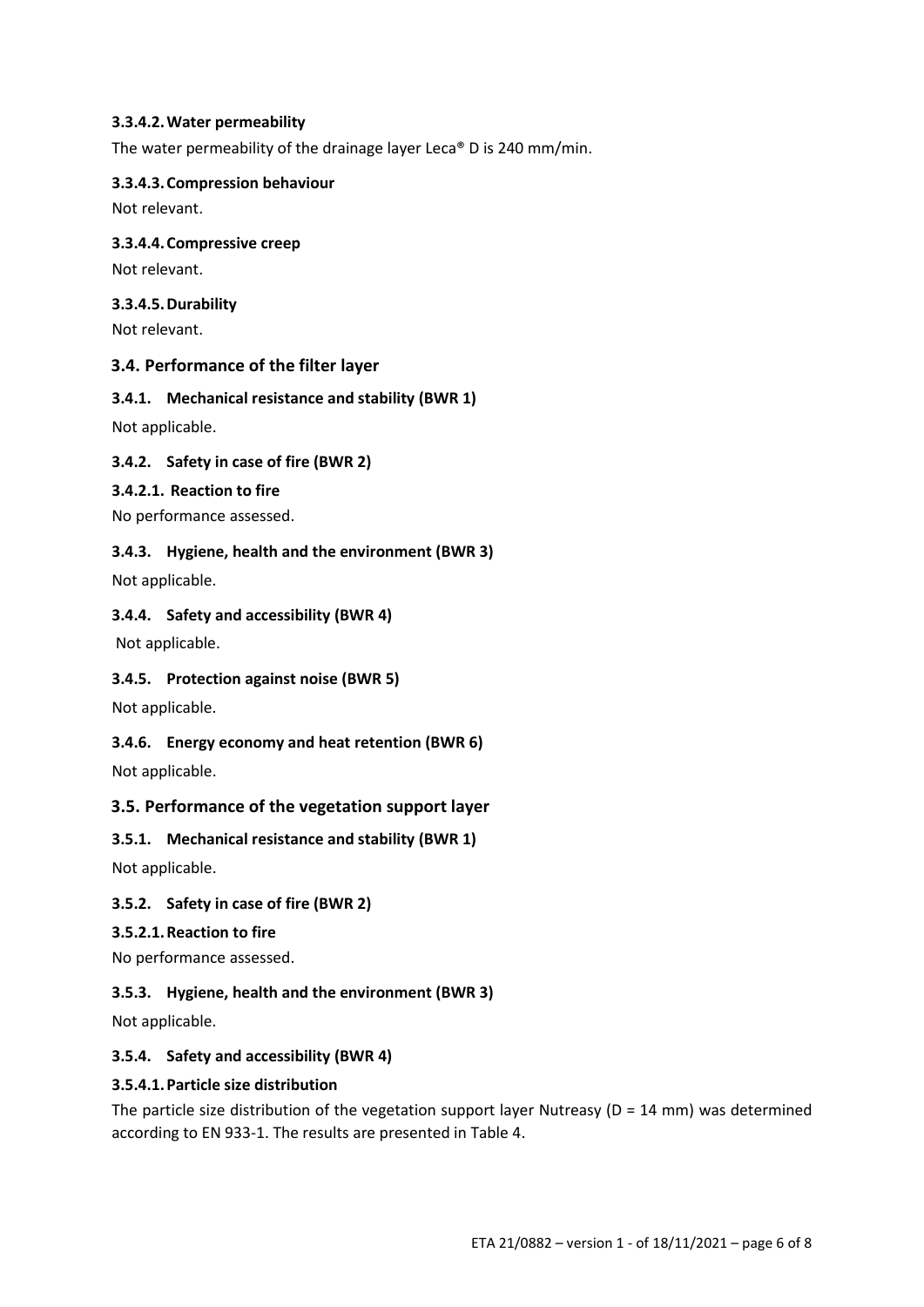| Sieve aperture size<br>(mm) | <b>Cumulative percentage</b><br>passing, in mass |
|-----------------------------|--------------------------------------------------|
| 16                          | 100                                              |
| 14(D)                       | 99 $(\pm 5)$                                     |
| 8(D/2)                      | 93 (±20)                                         |
| 4                           | 58 $(\pm 15)$                                    |
| 0.063                       | $3.8 (\pm 4)$                                    |

**Table 4**: Particle size distribution of the support layer Nutreasy – typical grading

## **3.5.4.2.Bulk density of loose fill material**

The bulk density under dry conditions of the vegetation support layer Nutreasy, determined according to EN 1097-3, is 0.289 ± 0.050 Mg/m<sup>3</sup>.

## **3.5.4.3.Determination of pH**

The pH  $(H<sub>2</sub>O)$  of the vegetation support layer Nutreasy, determined according to EN 13037, is  $6.0 - 7.5$ .

## **3.5.4.4.Organic content**

The organic content of the vegetation support layer Nutreasy, determined according to EN 13039, is  $<$  60 % (w/w) dry matter.

### **3.5.4.5.Nutrient content**

The nutrient content of the vegetation support layer Nutreasy is presented in Table 5.

| <b>Test method</b>    | <b>Nutrient</b>               | <b>Result</b> | <b>Units</b>                     |
|-----------------------|-------------------------------|---------------|----------------------------------|
| EN 13651 <sup>1</sup> | $N-NH_4$                      | 5.5           | $mg$ N-NH <sub>4</sub> /l sample |
|                       | $N-NO3$                       | 2.3           | $mg$ N-NO <sub>3</sub> /l sample |
|                       | P <sub>2</sub> O <sub>5</sub> | 142           | $mgP_2O_5/l$ sample              |
|                       | K <sub>2</sub> O              | 600           | $mg K2O/l$ sample                |
|                       | Mg                            | 170           | mg Mg/I sample                   |
|                       | $N-NH_4$                      | < 1.5         | mg N-NH <sub>4</sub> /l sample   |
|                       | $N-NO3$                       | 3.0           | $mg$ N-NO <sub>3</sub> /l sample |
| EN 13652 <sup>2</sup> | $P_2O_5$                      | 69            | $mgP_2O_5/l$ sample              |
|                       | K <sub>2</sub> O              | 264           | $mg K2O/l$ sample                |
|                       | Mg                            | 5.0           | mg Mg/I sample                   |

**Table 5**: Nutrient content of the vegetation support layer Nutreasy

<sup>1</sup> Extraction with CaCl2/DTPA solution

<sup>2</sup> Extraction with water

## **3.5.4.6.Salt content/Electrical conductivity**

The electrical conductivity of the vegetation support layer Nutreasy, according to EN 13038, is ≤0.8 mS/cm.

## **3.5.4.7.Water permeability**

The water permeability of the vegetation support layer Nutreasy, determined according to Annex 2 of the "Green Roofing Guideline" - Guideline for the Planning, Construction and Maintenance of Green Roofing (FLL), is 2 mm/min.